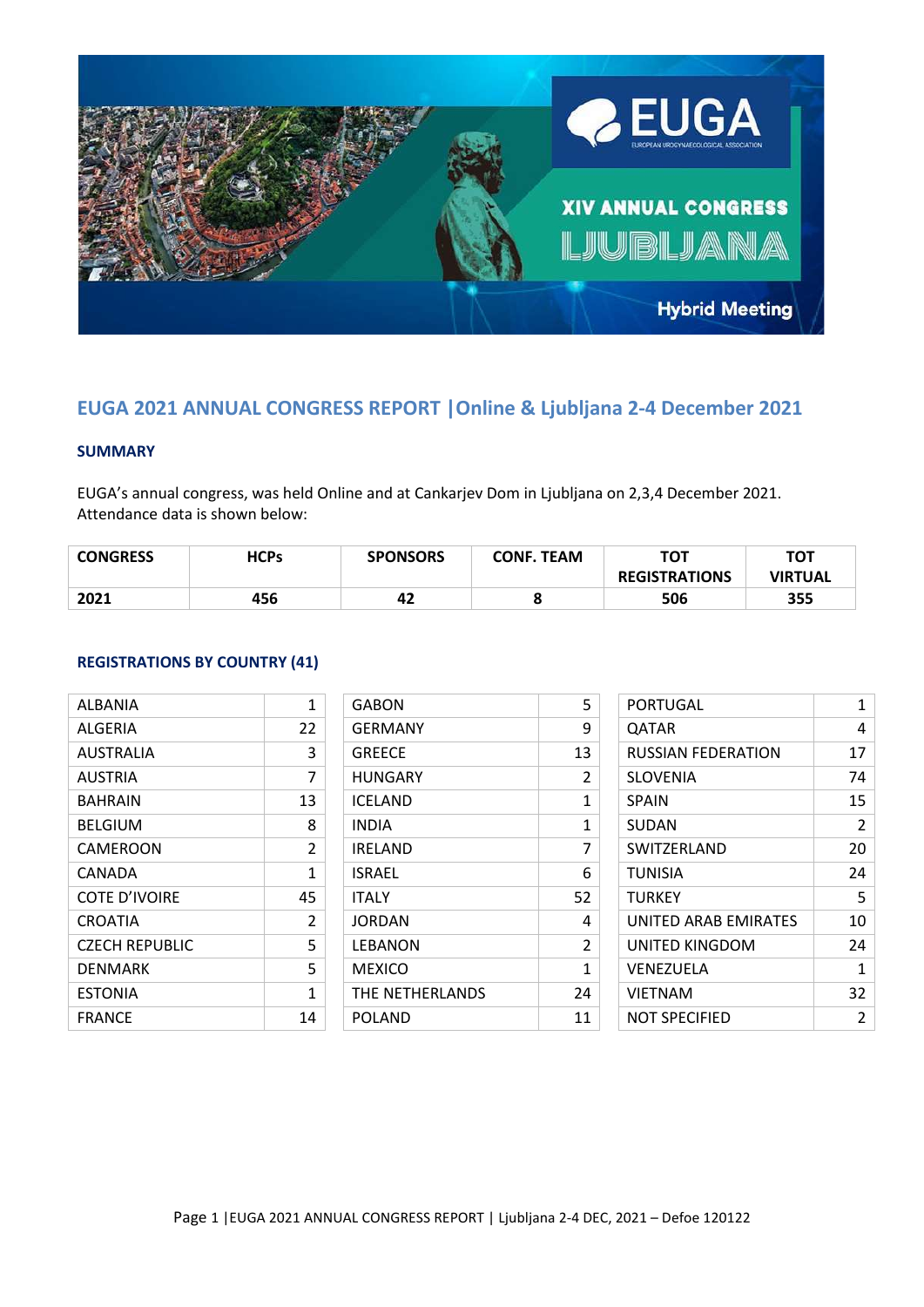

**MEDICAL SPECIALTIES**

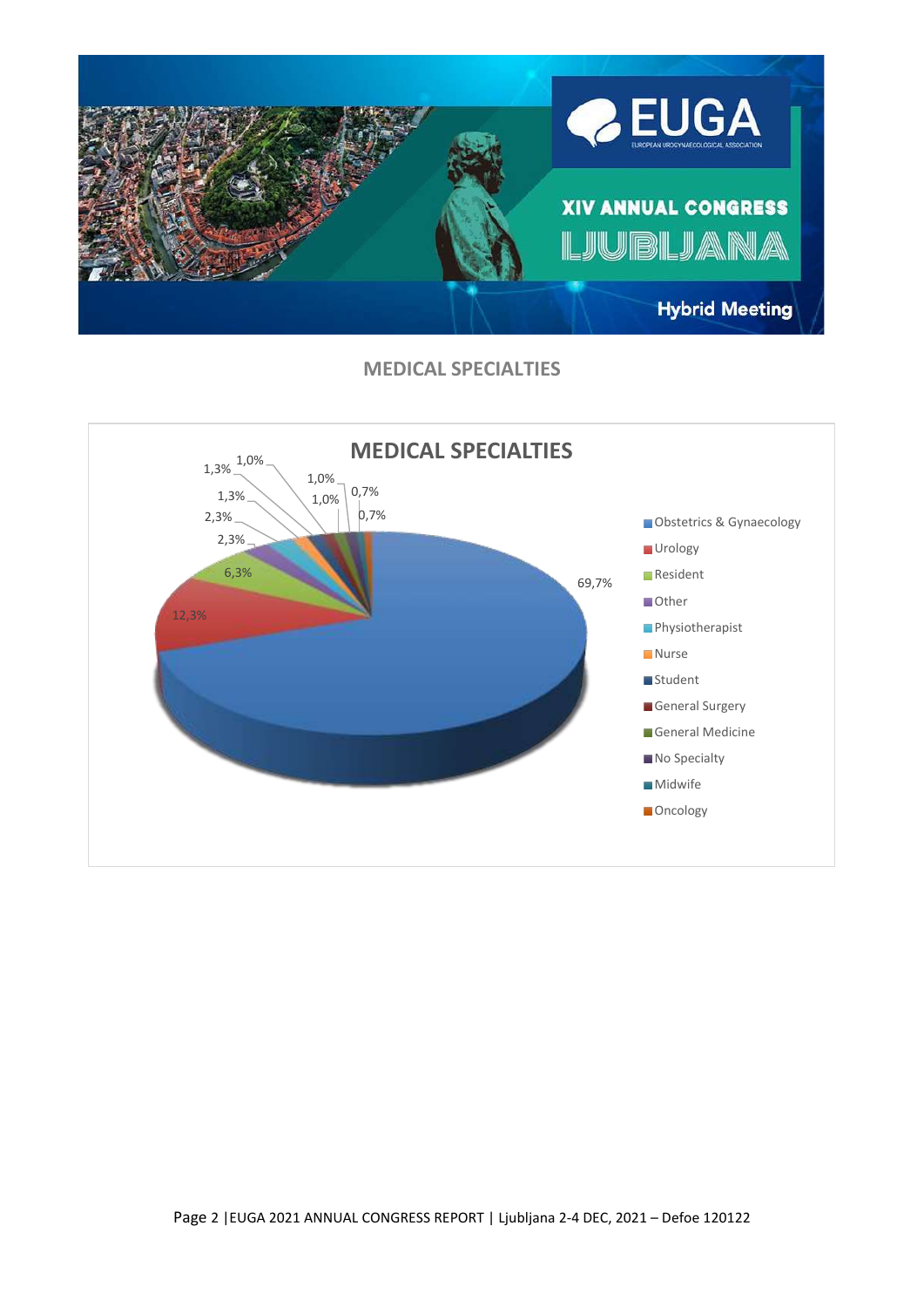

# **SPONSOR & EXHIBITORS**

















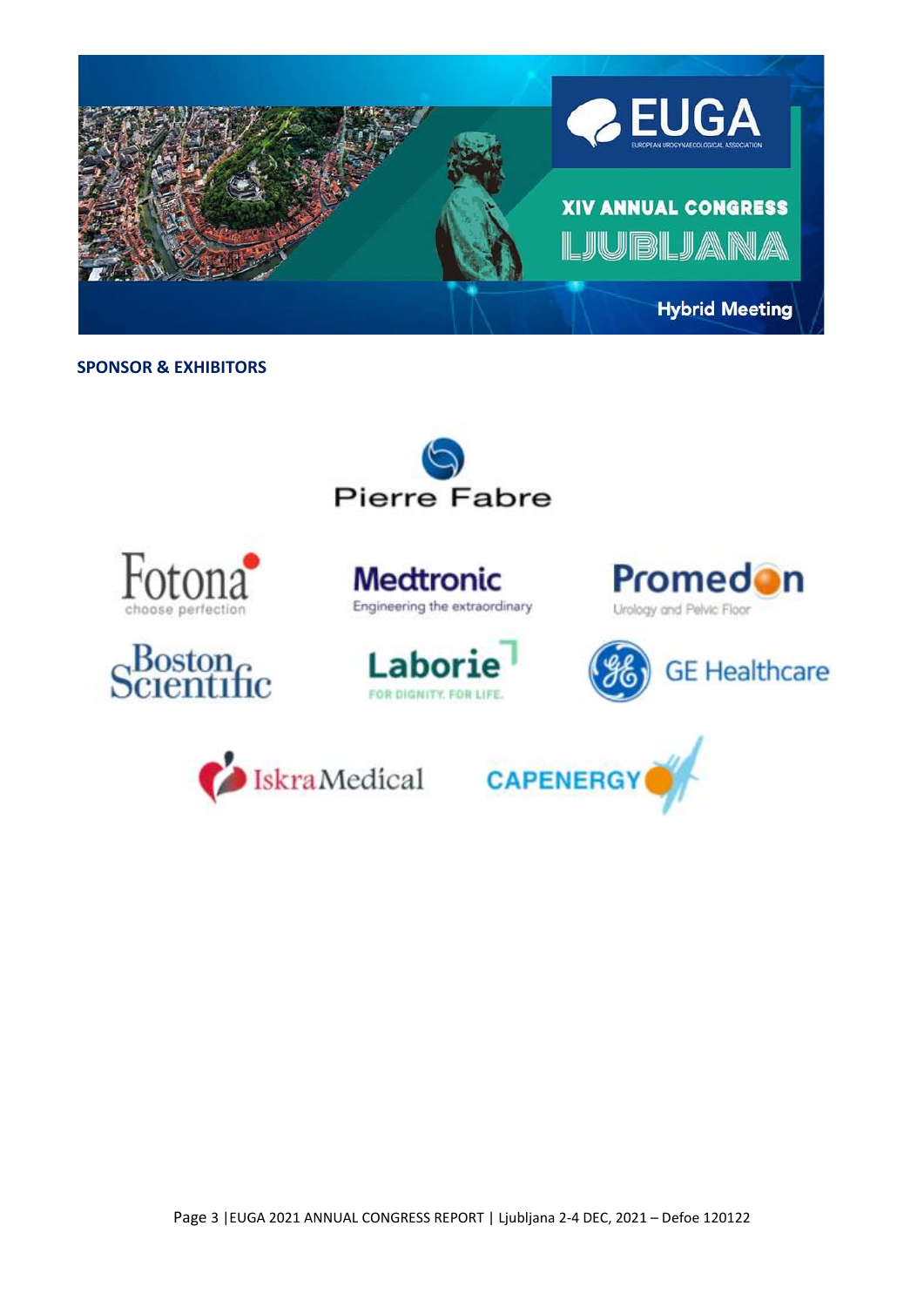

#### **EACCME**

This Congress has been accredited by the European Accreditation Council for Continuing Medical Education (EACCME®) with 11 European CME credits (ECMEC®s).

# **SUMMARY OF THE EVALUATION FORMS AND COMMENTS FROM PARTICIPANTS**

Number of examined evaluation questionnaires: 250. The evaluation forms generally illustrate how participants have had their expectations fulfilled by EUGA Congress. This event exceeded expectations, resulting more engaging than predictions.

## **DISCLOSURE OF CONFLICT OF INTEREST**

Number of potential conflicts reported by faculty members: none Number of potential conflicts reported by participants: none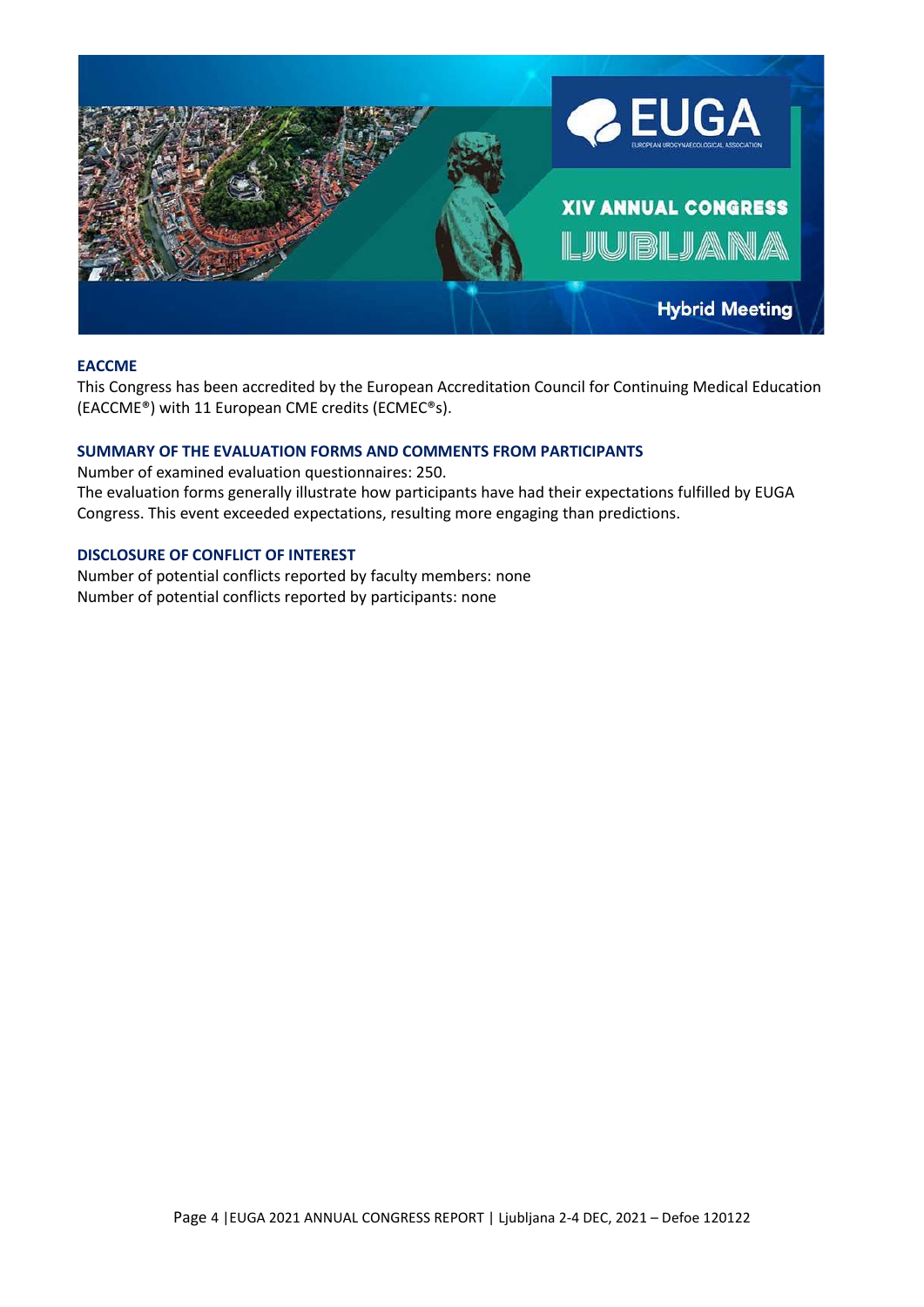

#### **MAIN CONCLUSIONS**

USEFULNESS, EDUCATIONAL VALUE, QUALITY OF CONTENT AND SPEAKERS The general outcome – received from participants who completed the evaluation form after the event - shows a high percentage of educational value and satisfaction.

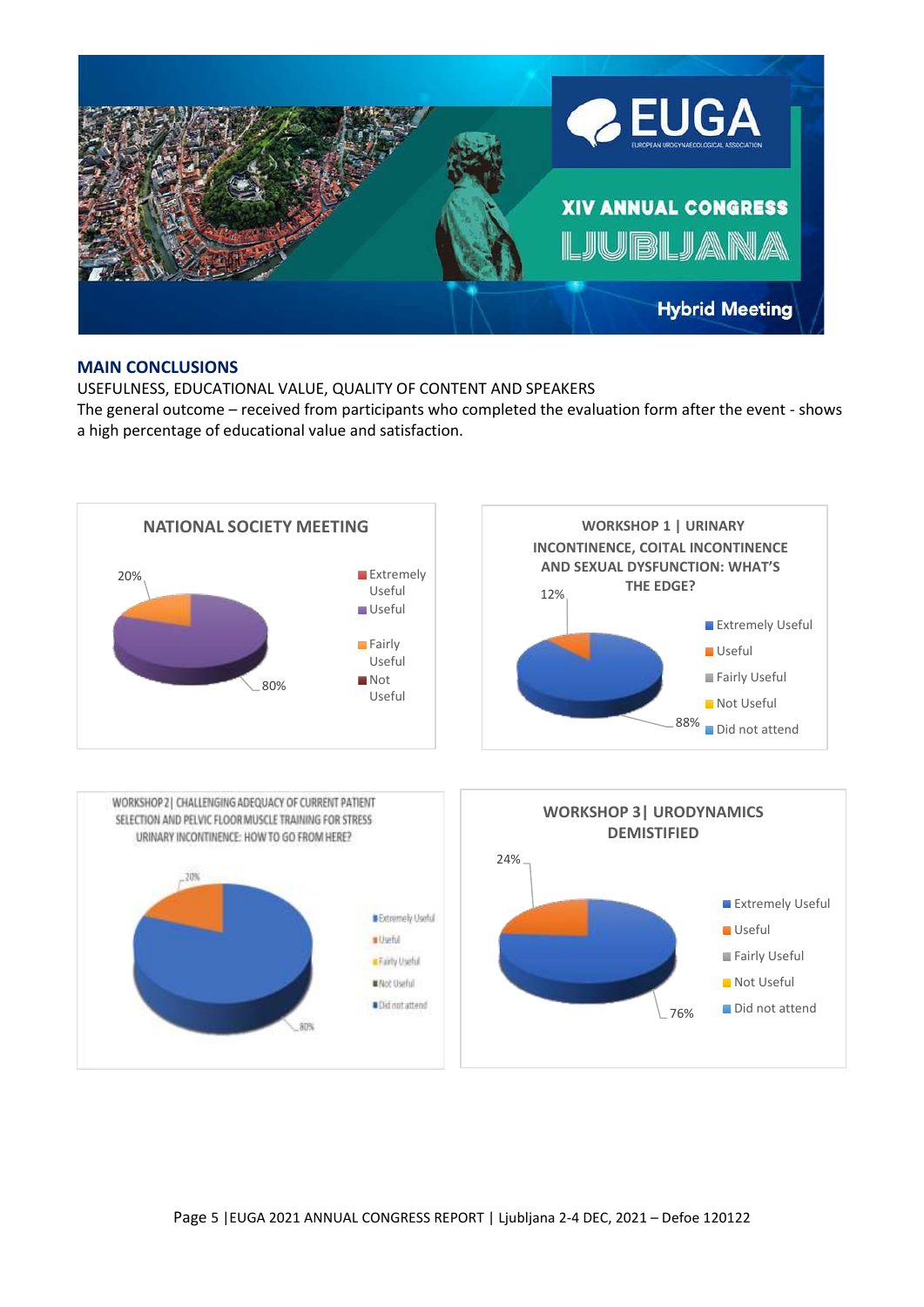





78%

Fairly Useful **Not Useful** Did not attend

84%

Not Useful Did not attend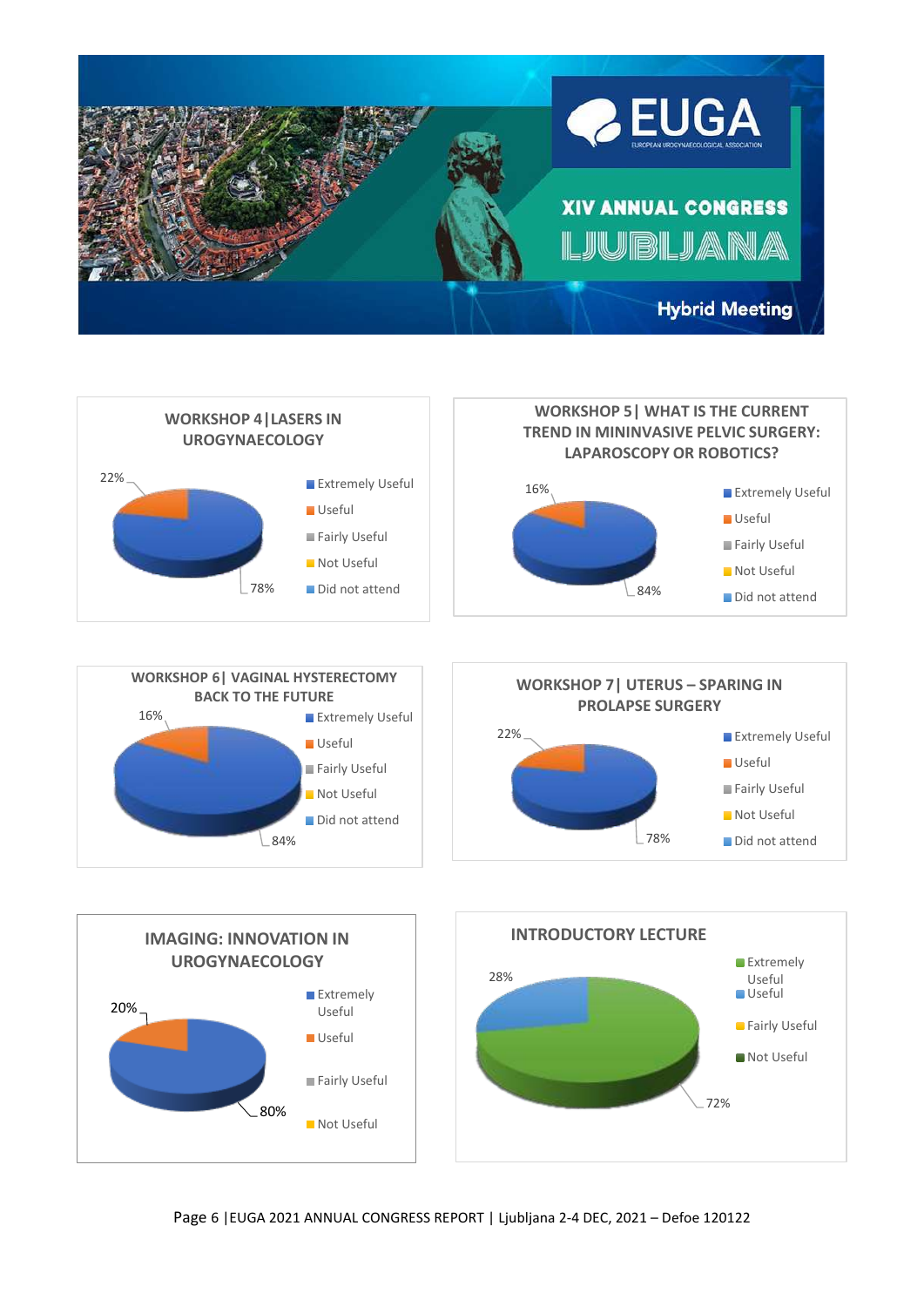



Page 7 |EUGA 2021 ANNUAL CONGRESS REPORT | Ljubljana 2-4 DEC, 2021 – Defoe 120122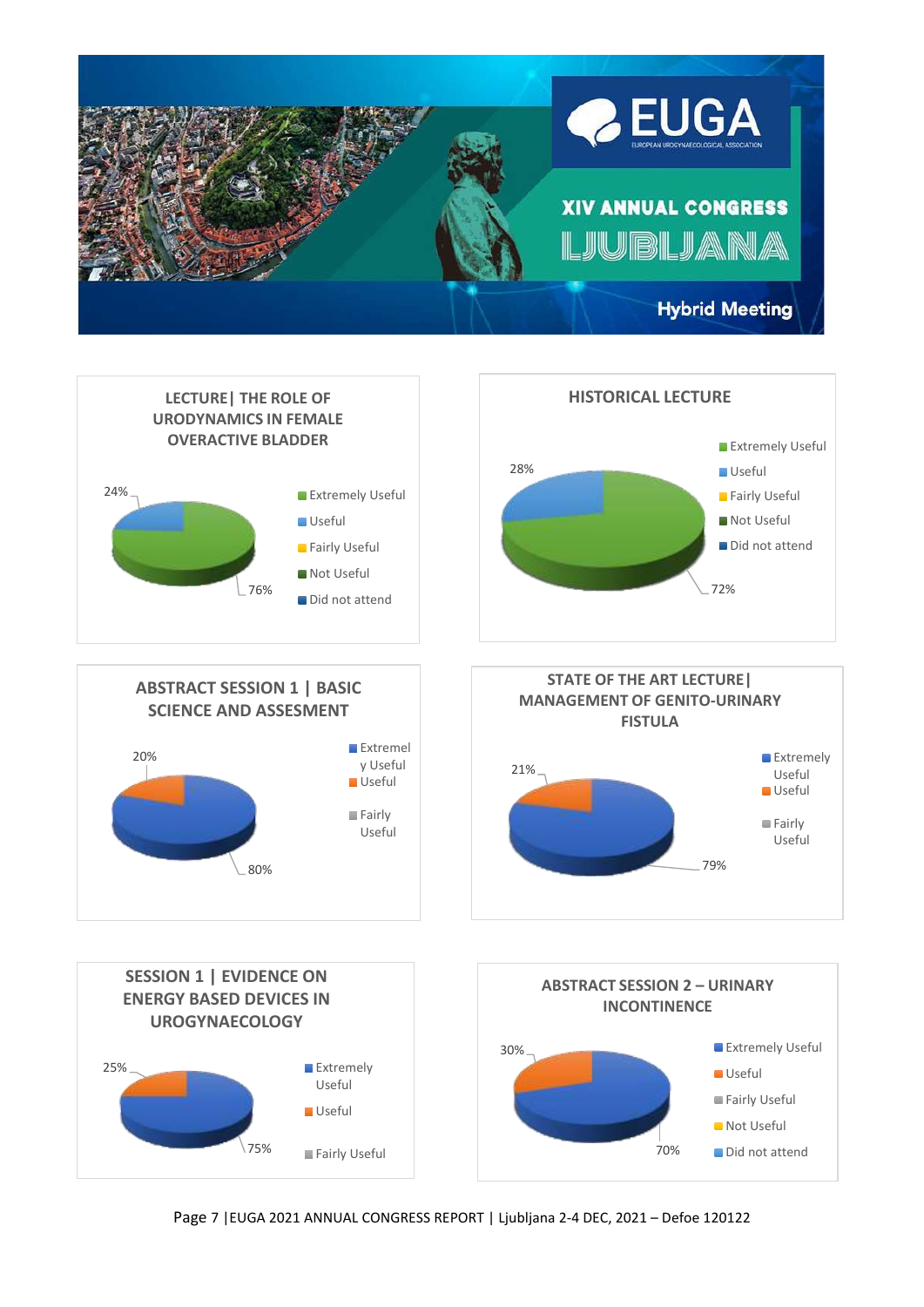

Page 8 |EUGA 2021 ANNUAL CONGRESS REPORT | Ljubljana 2-4 DEC, 2021 – Defoe 120122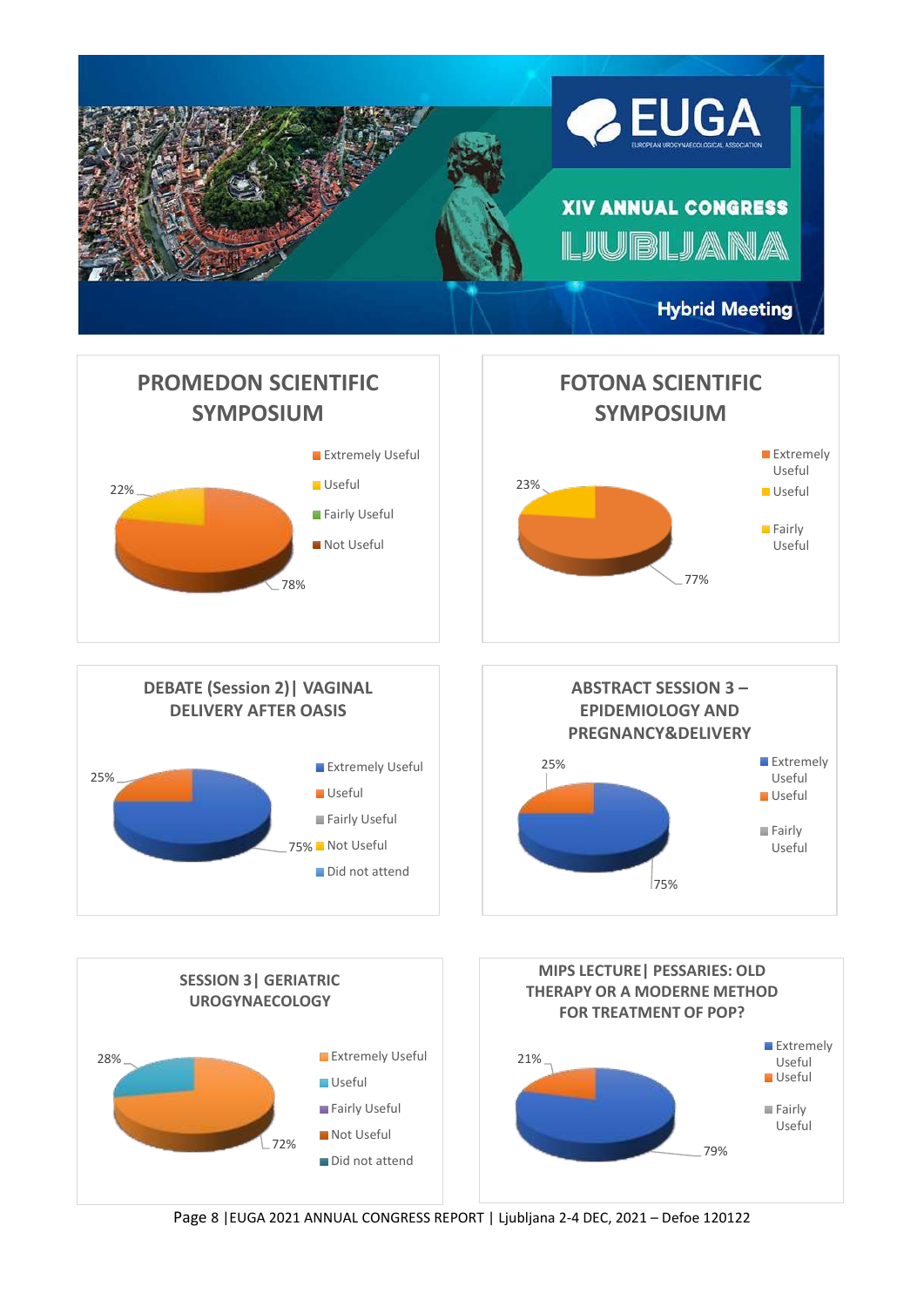



Page 9 |EUGA 2021 ANNUAL CONGRESS REPORT | Ljubljana 2-4 DEC, 2021 – Defoe 120122

68%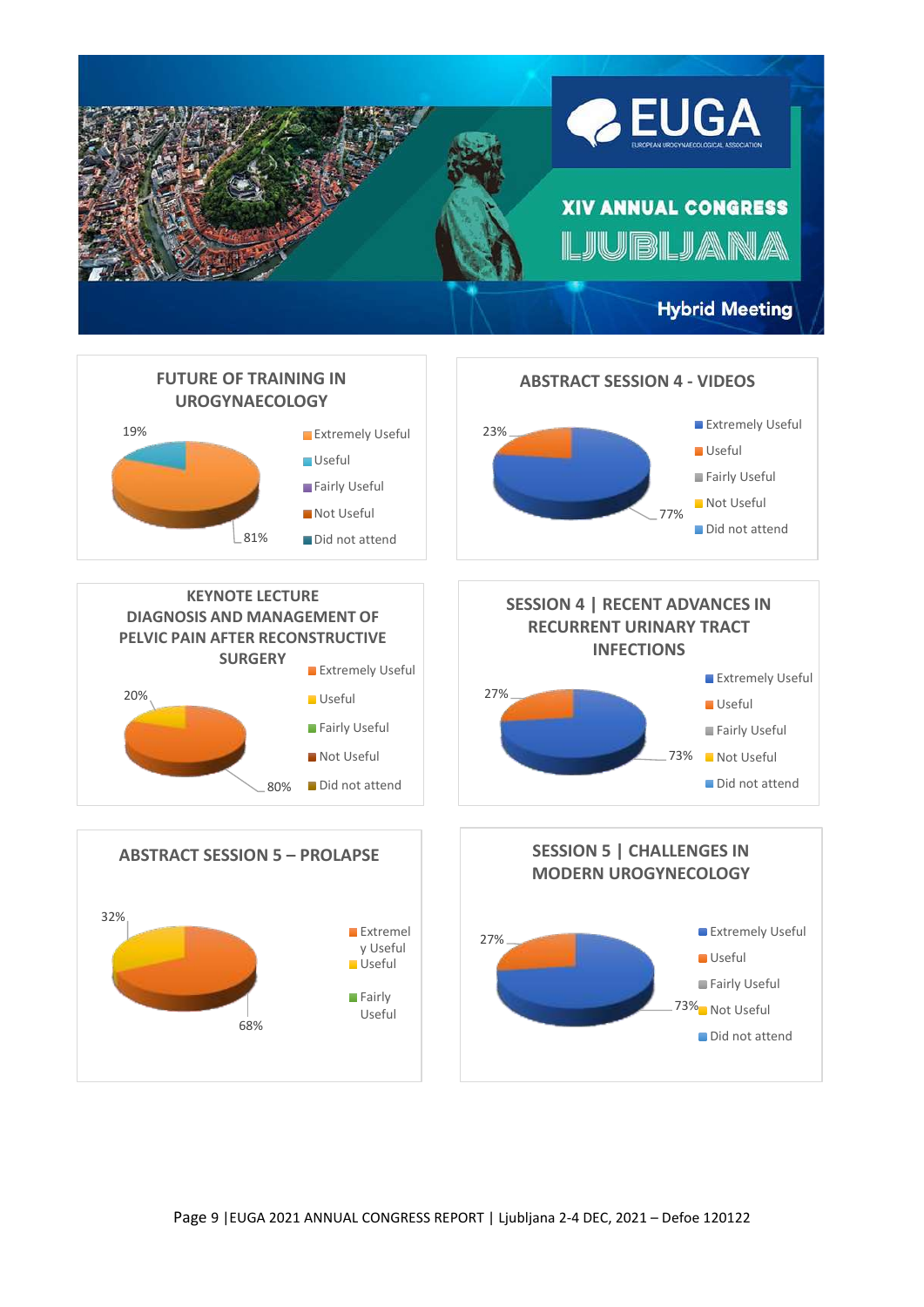





88% 12% **EVENT OVERALL FREE OF COMMERCIAL BIAS** Strongly Agree Rather Agree **Rather Disagree** Strongly Disagree Did not attend



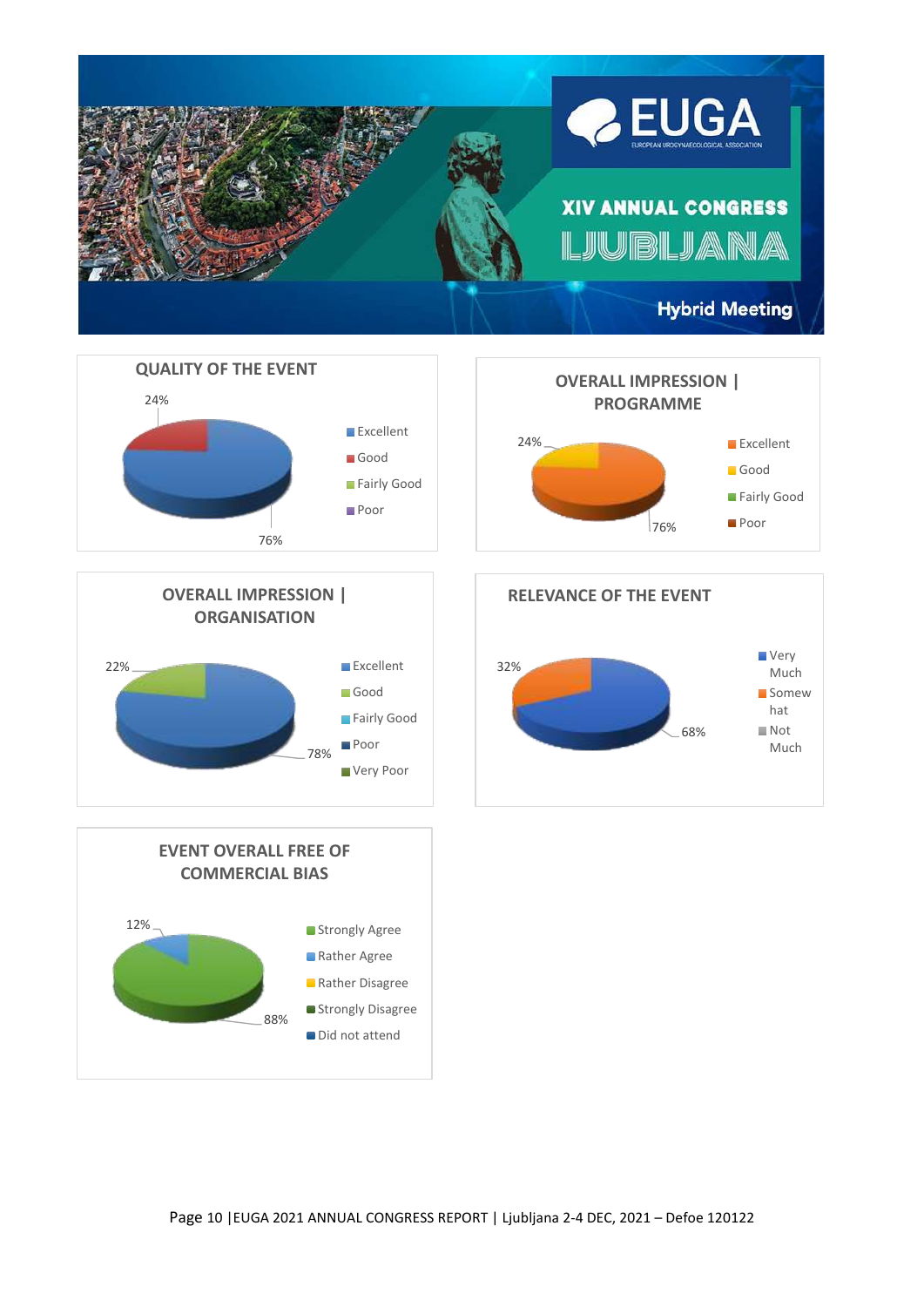

## **SESSION ATTENDANCE DATA**

In line with accreditation requirements badges were scanned when delegates entered the meeting room in Ljubljana and log in the Virtual Congress Area. Actual numbers attending each session are shown below:

#### **Thursday 2 nd Dec**

| NATIONAL SOCIETY MEETING                                                                                                                                    | 235 |
|-------------------------------------------------------------------------------------------------------------------------------------------------------------|-----|
| WORKSHOP 1   URINARY INCONTINENCE, COITAL INCONTINENCE AND SEXUAL<br>DYSFUNCTION: WHAT'S THE EDGE?                                                          | 92  |
| WORKSHOP 2   CHALLENGING ADEQUACY OF CURRENT PATIENT SELECTION<br>AND PELVIC FLOOR MUSCLE TRAINING FOR STRESS URINARY INCONTINENCE:<br>HOW TO GO FROM HERE? | 28  |
| WORKSHOP 3   URODYNAMICS DEMISTIFIED                                                                                                                        | 46  |
| WORKSHOP 4   LASERS IN UROGYNAECOLOGY                                                                                                                       | 44  |
| WORKSHOP 5   WHAT IS THE CURRENT TREND IN MININVASIVE PELVIC<br>SURGERY: LAPAROSCOPY OR ROBOTICS?                                                           | 20  |
| WORKSHOP 6   VAGINAL HYSTERECTOMY BACK TO THE FUTURE                                                                                                        | 27  |
| WORKSHOP 7   UTERUS - SPARING IN PROLAPSE SURGERY                                                                                                           | 36  |
| IMAGING: INNOVATION IN UROGYNAECOLOGY                                                                                                                       | 410 |
| INTRODUCTORY LECTURE   INSIGHTS INTO VALUE-BASED HEALTH CARE                                                                                                | 430 |
| LECTURE   THE ROLE OF URODYNAMICS IN FEMALE OVERACTIVE BLADDER                                                                                              | 450 |
| <b>HISTORICAL LECTURE</b>                                                                                                                                   | 390 |

#### **Friday 3 rd Dec**

| ABSTRACT SESSION 1   BASIC SCIENCE AND ASSESSMENT               | 368 |
|-----------------------------------------------------------------|-----|
| STATE OF THE ART LECTURE   MANAGEMENT OF GENITO-URINARY FISTULA | 398 |
| SESSION 1   EVIDENCE ON ENERGY BASED DEVICES IN UROGYNAECOLOGY  | 390 |
| <b>ABSTRACT SESSION 2-URINARY INCONTINENCE</b>                  | 340 |
| PROMEDON SCIENTIFIC SYMPOSIUM                                   | 302 |
| FOTONA SCIENTIFIC SYMPOSIUM                                     | 305 |
| DEBATE (Session 2)   VAGINAL DELIVERY AFTER OASIS               | 390 |
| ABSTRACT SESSION 3 - EPIDEMIOLOGY AND PREGNANCY&DELIVERY        | 300 |
| SESSION 3   GERIATRIC UROGYNAECOLOGY                            | 442 |
| MIPS LECTURE   PESSARIES: OLD THERAPY OR A MODERNE METHOD FOR   | 436 |
| <b>TREATMENT OF POP?</b>                                        |     |
| FUTURE OF TRAINING IN UROGYNAECOLOGY                            | 401 |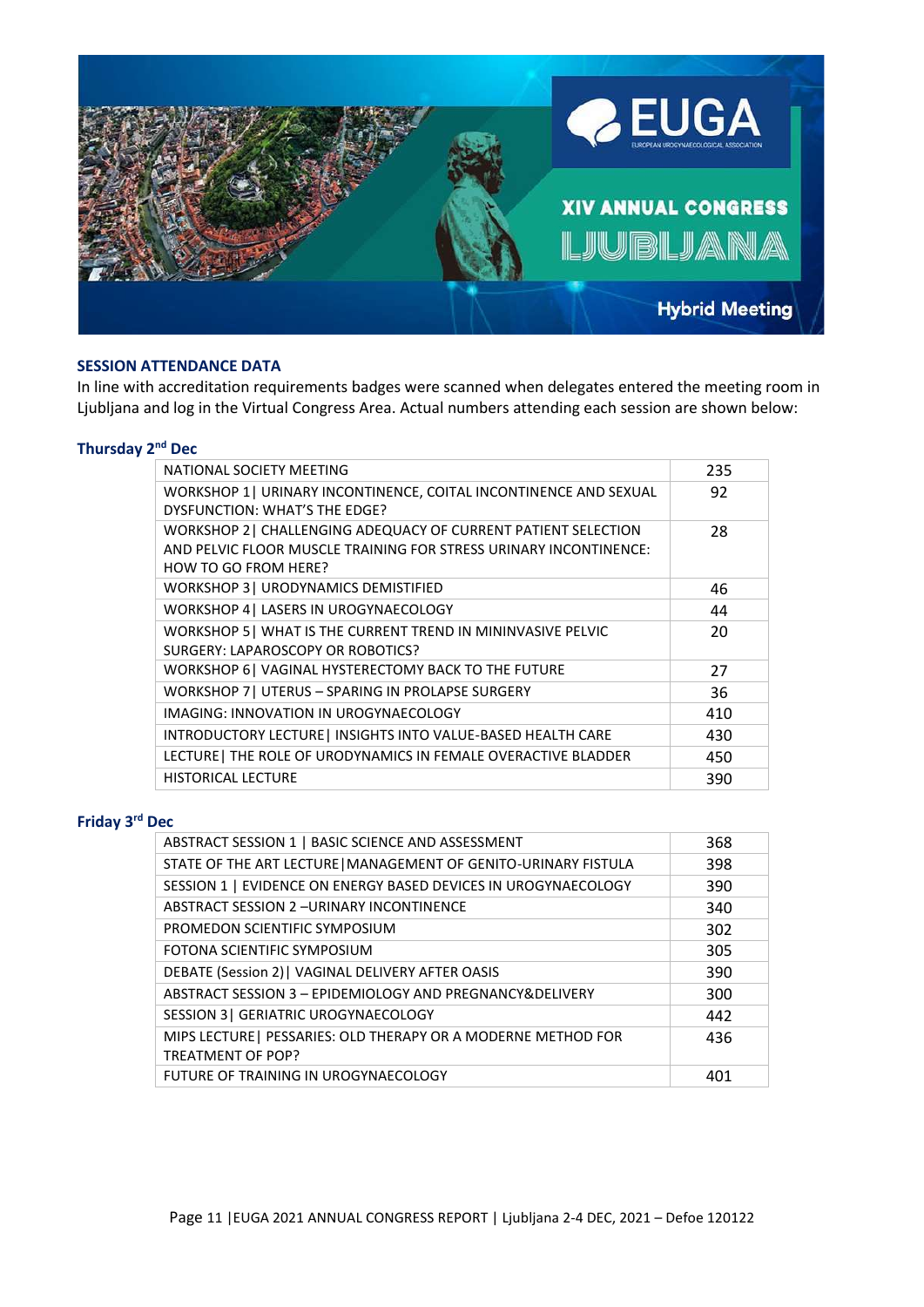

#### **Saturday 4 th Dec**

| <b>ABSTRACT SESSION 4 VIDEOS</b>                                                          | 410 |
|-------------------------------------------------------------------------------------------|-----|
| KEYNOTE LECTURE   DIAGNOSIS AND MANAGEMENT OF PELVIC PAIN AFTER<br>RECONSTRUCTIVE SURGERY | 450 |
| SESSION 4   RECENT ADVANCES IN RECURRENT URINARY TRACT INFECTIONS                         | 456 |
| ABSTRACT SESSION 5-PROLAPSE                                                               | 415 |
| SESSION 5   CHALLENGES IN MODERN UROGYNECOLOGY                                            | 405 |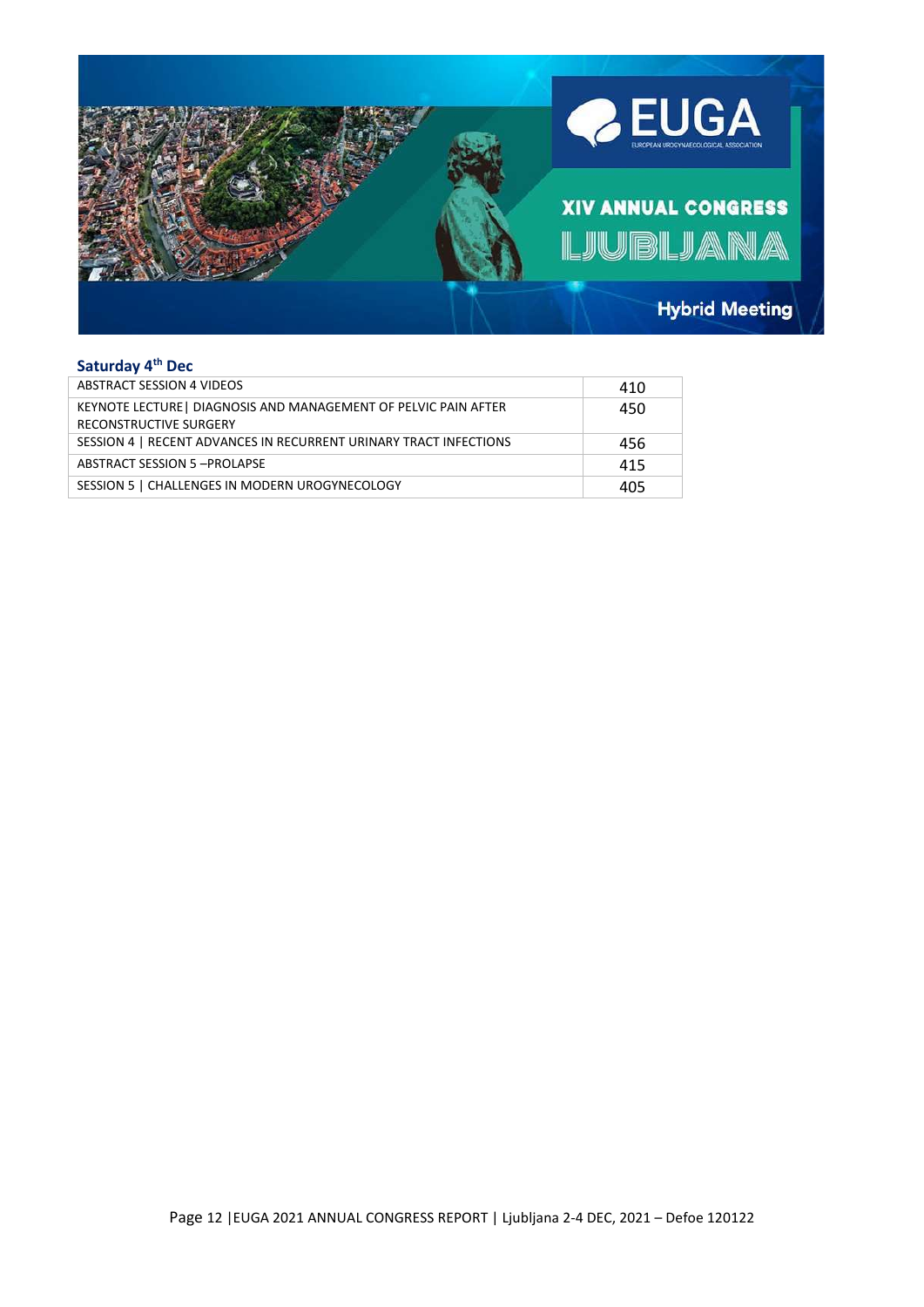

# **HIGHLIGHTS (Ljubljana and Virtual platform)**